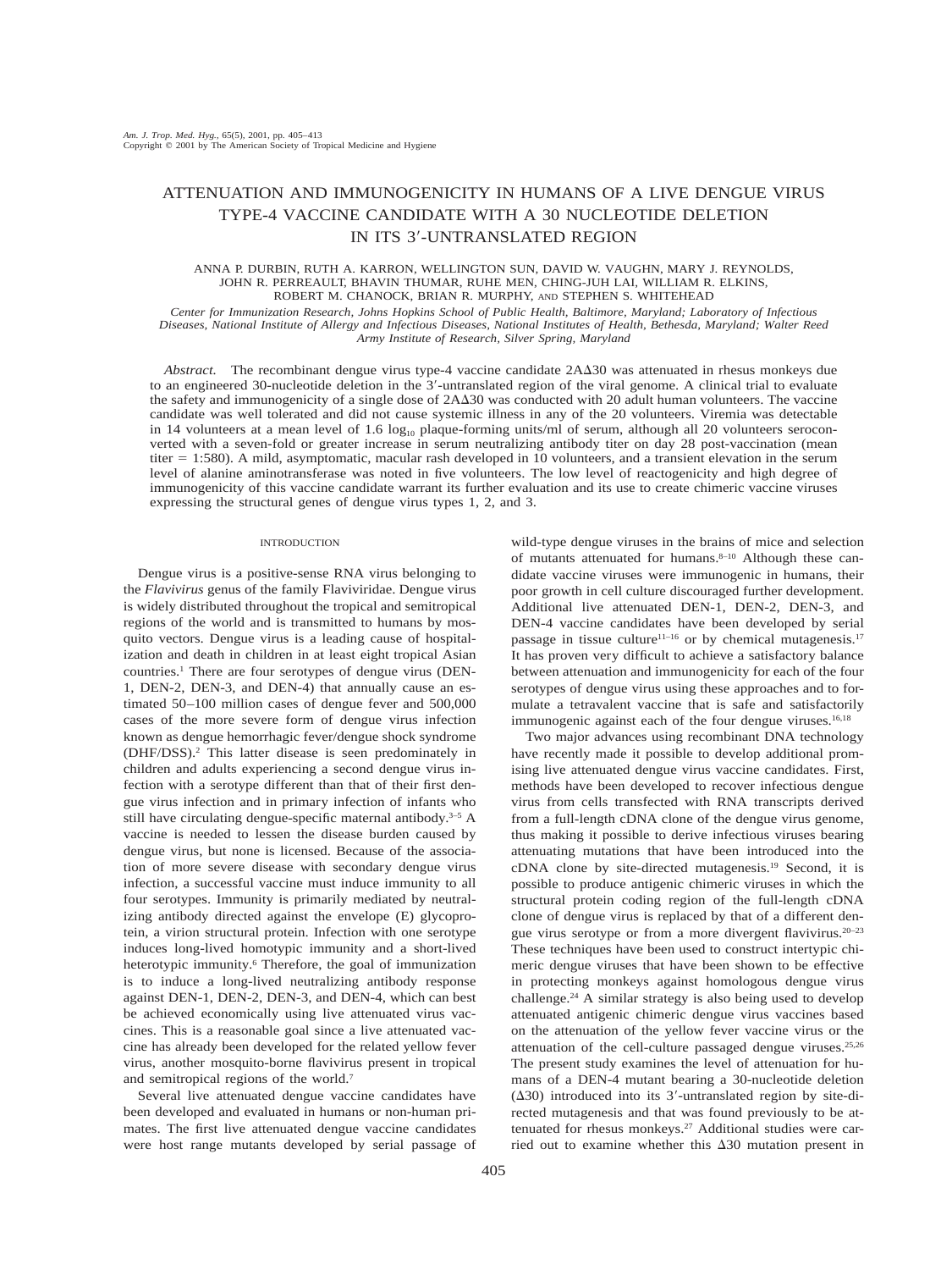# 406 DURBIN AND OTHERS

### TABLE 1

Nucleotide and amino acid differences of dengue type-4 wt and attenuated (*att*) viruses and of the p4 plasmid used to generate the recombinant rDEN4 and rDEN4 $\Delta$ 30 viruses

|                        |                   | Nucleotide and amino acid differences* |                        |                               |                                                                                                                            |                          |                                          |                                              |
|------------------------|-------------------|----------------------------------------|------------------------|-------------------------------|----------------------------------------------------------------------------------------------------------------------------|--------------------------|------------------------------------------|----------------------------------------------|
| Nucleotide<br>position | Gene/<br>region   | 814669<br>wt virus                     | 2A<br>wt virus         | $2A\Delta 30$<br>att virus    | p4<br>plasmid                                                                                                              | rDEN4<br>wt virus        | $r$ DEN4 $\Delta$ 30<br><i>att</i> virus | Comment                                      |
| 447-452                | prM               | TTGTCA                                 | TTGTCA                 | <b>TTGTCA</b>                 | <b>CTCAGC</b>                                                                                                              | <b>CTCAGC</b>            | <b>CTCAGC</b>                            | Add BbvCI site (silent)†                     |
| 2348                   | E                 | A (ser)                                | A (ser)                | A (ser)                       | G (ser)                                                                                                                    | G (ser)                  | G (ser)                                  | Add XhoI site (silent)†                      |
| 2440                   | E                 | $T$ (val)                              | $T$ (val)              | $T$ (val)                     | $C$ (ala)                                                                                                                  | (ala)<br>С               | $C$ (ala)                                | XhoI site co-mutant†                         |
| 4172                   | NS <sub>2</sub> B | $G/A$ (leu)                            | G (leu)                | G (leu)                       | G (leu)                                                                                                                    | G (leu)                  | G (leu)                                  | 814669 mutant (silent) $\ddagger$            |
| 4307                   | NS <sub>2</sub> B | $T$ (asn)                              | $C$ (asn)              | $C$ (asn)                     | $C$ (asn)                                                                                                                  | $C$ (asn)                | $C$ (asn)                                | 814669 mutant (silent) $\ddagger$            |
| 4353                   | NS <sub>2</sub> B | A (ile)                                | A (ile)                | A (ile)                       | A (ile)                                                                                                                    | $G \text{ (val)}$        | A (ile)                                  | rDEN4 mutant <sup>†</sup>                    |
| 5826                   | NS3               | $A$ (thr)                              | $C$ (pro)              | $C$ (pro)                     | $C$ (pro)                                                                                                                  | $C$ (pro)                | $C$ (pro)                                | $814669$ mutant $\ddagger$                   |
| 6195                   | NS3               | $A$ (lys)                              | $A$ (lys)              | $A$ (lys)                     | $A$ (lys)                                                                                                                  | $G$ (glu)                | A (lys)                                  | rDEN4 mutant <sup>†</sup>                    |
| 7153                   | NS4B              | $T$ (val)                              | $T$ (val)              | $C$ (ala)                     | $T$ (val)                                                                                                                  | $T$ (val)                | $T$ (val)                                | 2AΔ30 mutant <sup>+</sup>                    |
| 7163                   | NS4B              | A (leu)                                | A (leu)                | A (leu)                       | A (leu)                                                                                                                    | A (leu)                  | T (phe)                                  | $r$ DEN4 $\Delta$ 30 mutant $\ddagger$       |
| 7295                   | NS4B              | $C$ (ser)                              | $C$ (ser)              | $C$ (ser)                     | $C$ (ser)                                                                                                                  | $C$ (ser)                | $T$ (ser)                                | rDEN4 $\Delta$ 30 mutant (silent) $\ddagger$ |
| 7630                   | NS5               | $G$ (arg)                              | $A$ (lys)              | $A$ (lys)                     | $A$ (lys)                                                                                                                  | $A$ (lys)                | $A$ (lys)                                | 814669 mutant <sup>+</sup>                   |
| 7730                   | NS5               | $T$ (ser)                              | $T$ (ser)              | $T$ (ser)                     | A (ser)                                                                                                                    | A (ser)                  | A (ser)                                  | Remove XbaI site (silent)†                   |
| 8308                   | NS5               | $A$ (lys)                              | A (lys)                | G (arg)                       | $A$ (lys)                                                                                                                  | $\overline{A}$ (lys)     | $A$ (lys)                                | 2AΔ30 mutant <sup>+</sup>                    |
| 8534                   | NS <sub>5</sub>   | $A$ (val)                              | G (val)                | $G \text{ (val)}$             | G (val)                                                                                                                    | G (val)                  | G (val)                                  | 814669 mutant (silent) $\ddagger$            |
| 9318-20                | NS <sub>5</sub>   | AGA                                    | AGA                    | AGA                           | CGG                                                                                                                        | CGG                      | CGG                                      | Add SacII site (silent)†                     |
| 10157                  | NS5               | $C$ (his)                              | $C$ (his)              | $C$ (his)                     | $C$ (his)                                                                                                                  | $T$ (his)                | $C$ (his)                                | rDEN4 mutant (silent) $\ddagger$             |
| 10452                  | $3'$ UTR          | C                                      | С                      | C                             | C                                                                                                                          | $\frac{\overline{T}}{G}$ | C                                        | rDEN4 mutant <sup>†</sup>                    |
| 10475                  | $3'$ UTR          | G                                      | G                      |                               | G                                                                                                                          |                          |                                          | $\Delta$ 30 co-mutant§                       |
| 10478-507<br>4711011   | $3'$ UTR          | $-1200$                                | $\mathbf{1}$<br>011770 | $\Delta 30$<br><b>British</b> | and the state and a state of the state of the state of the state of the state of the state of the state of the<br>$\cdots$ |                          | $\Delta 30$                              | $\Delta$ 30 mutation¶<br>$-1200$             |

Hold-faced sequence changes represent differences between 2A wt virus. Underlined sequence changes represent differences between 2A wt virus and its derivatives 2AA30, p4 plasmid, rDEN4, or rDEN4A30.<br>† Engineered mutation designed to create or remove restriction enzyme recognition site in cDNA plasmid.<br>‡ Mutation is presumed to have occurred during amp

§ Deletion of nucleotide 10475 occurred during construction of  $\Delta 30$  mutation in 2A cDNA plasmid.

¶ Engineered deletion mutation designed to remove 30 nucleotides of the 3 untranslated region of the genome.

the DEN-4 vaccine candidate was the major determinant of its attenuation for monkeys. It was found that the  $\Delta 30$  mutation was indeed the major determinant of attenuation for monkeys, and that it specified a satisfactory balance between attenuation and immunogenicity for humans.

#### MATERIALS AND METHODS

**Viruses and cells.** The wild type (wt) DEN-4 virus strain 814669 (Dominica, 1981), originally isolated in *Aedes pseudoscutellaris* (AP61) cells, was previously plaque-purified in LLC-MK2 cells and amplified in C6/36 cells as described.28

For further amplification, the C6/36 suspension was passaged two times in Vero (WHO) cells maintained in minimal essential medium (MEM)-E (Life Technologies, Grand Island, NY) supplemented with 10% fetal bovine serum (FBS). Viruses derived from RNA transfection or used for clinical lot development were grown in Vero (WHO) cells maintained in serum-free medium VP-SFM (Life Technologies).

**Construction of DEN-4 deletion mutants.** A 30-nucleotide deletion was previously introduced into the 3'-untranslated region of the 2A cDNA clone of wild-type DEN-4 strain 814669 as described.<sup>27</sup> This deletion removes nucleotides 10478–10507, and was originally designated 3'd 172– 143, signifying the location of the deletion relative to the 3 end of the viral genome. In this paper, this deletion is referred to as  $\Delta 30$ . The full-length 2A cDNA clone has undergone several subsequent modifications to improve its ability to be genetically manipulated. As previously described, a translationally silent *Xho*I restriction enzyme site was engineered near the end of the E region at nucleotide 2348 to create clone 2A-*Xho*I.20 In this study, the viral coding sequence of the 2A-*Xho*I cDNA clone was further modified using site-directed mutagenesis to create clone p4 (Table 1): a unique *Bbv*CI restriction enzyme site was introduced near the C-prM junction (nucleotides 447–452), an extra *Xba*I restriction enzyme site was ablated by mutation of nucleotide 7730, and a unique *Sac*II restriction enzyme site was created in the nonstructural protein 5 (NS5) region (nucleotides 9318–9320). Each of these engineered mutations is translationally silent and does not change the amino acid sequence of the viral polypeptide. Also, several mutations were made in the vector region of clone p4 to introduce or ablate additional restriction sites. The cDNA clone  $p4\Delta30$ was generated by introducing the  $\Delta 30$  mutation into clone p4. This was accomplished by replacing the *Mlu*I-*Kpn*I fragment of p4 (nucleotides 10403–10654) with that derived from plasmid 2A $\Delta$ 30 containing the 30-nucleotide deletion. The cDNA clones  $p4$  and  $p4\Delta 30$  were subsequently used to generate recombinant viruses rDEN4 and rDEN4 $\Delta$ 30, respectively.

**Generation of viruses.** Full-length RNA transcripts were synthesized from cDNA clones 2A and 2A $\Delta$ 30 using SP6 RNA polymerase as previously described.19,27 The reaction to generate full-length RNA transcripts from cDNA clones  $p4$  and  $p4\Delta 30$  was modified and consisted of a 50- $\mu$ l reaction mixture containing  $1 \mu$ g of linearized plasmid, 60 units of SP6 polymerase (New England Biolabs, Beverly, MA), 1× RNA polymerase buffer (40 mM Tris-HCl, pH 7.9, 6 mM MgCl<sub>2</sub>, 2 mM spermidine, 10 mM dithiothreitol), 0.5 mM  $m<sup>7</sup>G(5')ppp(5')G$  cap analog (New England Biolabs), 1 mM of each nucleotide triphosphate, 1 unit of pyrophosphatase (New England Biolabs), and 80 units of RNAse inhibitor (Roche, Indianapolis, IN). This reaction mixture was incubated at 40C for 90 min and the resulting transcripts were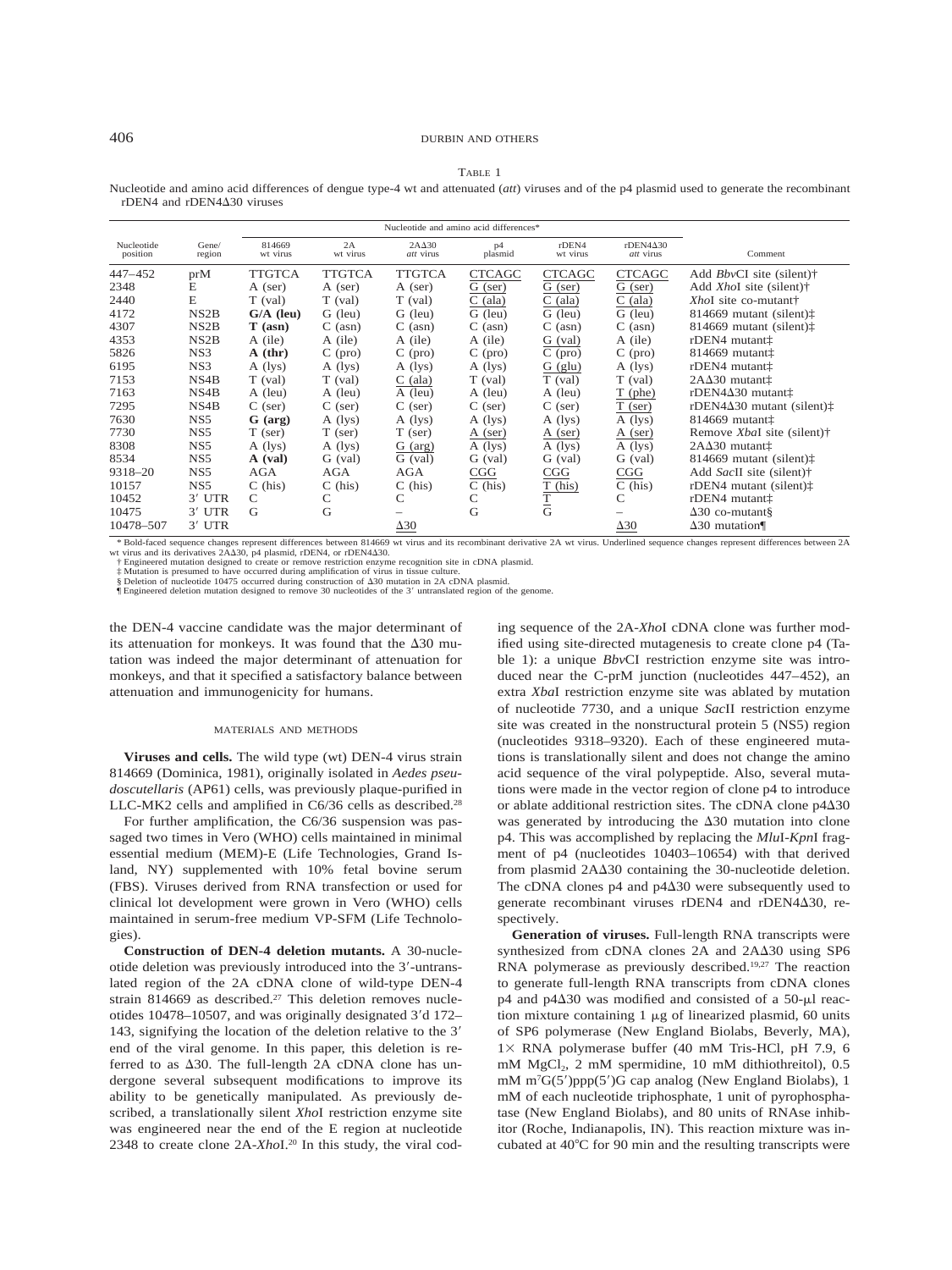purified using RNeasy mini kit (Qiagen, Valencia, CA). For transfection of Vero cells, purified transcripts  $(1 \mu g)$  were mixed with  $12 \mu l$  of DOTAP liposome reagent (Roche) in saline containing 20 mM HEPES buffer (pH 7.6) and added to cell monolayer cultures in a six-well plate. After 5–17 days, tissue culture medium was harvested, clarified by centrifugation, and virus was amplified in Vero cells. The presence of virus was confirmed by plaque titration. It should be noted that during the course of transfection and amplification of  $2A\Delta 30$  to create the vaccine lot, the virus underwent six passages entirely in Vero cells. The remaining viruses (rDEN4 and rDEN4-30) were passaged five times in Vero cells to generate the virus suspension used for sequence analysis and studies in rhesus monkeys.

**Vaccine production.** An aliquot of clarified tissue culture fluid containing vaccine candidate 2A $\Delta$ 30 was sent to DynCorp (Rockville, MD) for amplification of virus in Vero cells and production of a vaccine lot. For vaccine production, 2A $\Delta$ 30-infected tissue culture supernatant was harvested, SPG buffer added (final concentration: 218 mM sucrose, 6 mM L-glutamic acid, 3.8 mM monobasic potassium phosphate, and 7.2 mM dibasic potassium phosphate, pH 7.2), and the virus suspension was clarified by low-speed centrifugation. To degrade residual Vero cell DNA, the vaccine suspension was treated with Benzonase endonuclease (American International Chemical, Natick, MA) (100 U/ml) and incubated for 1 hr at  $37^{\circ}$ C, followed by high-speed centrifugation (17,000  $\times$  *g* for 16 hr). The resulting virus pellet was gently rinsed with MEM-E, resuspended in MEM-E containing SPG, sonicated, distributed into heat-sealed ampules, and stored frozen at  $-70^{\circ}$ C. Final container safety testing confirmed microbial sterility, tissue culture purity, and animal safety. The 2A $\Delta$ 30 vaccine lot (designated DEN4–9) has a titer of 7.48  $log_{10}$  plaque-forming units (PFU)/ml, with a single dose of 5.0  $log_{10}$  PFU/ml containing  $1$  pg/ml of Vero cell DNA and  $0.001$  U/ml of Benzonase endonuclease.

**Sequence of cDNA clones and viral genomes.** The nucleotide sequence of the viral genome region of cDNA plasmids 2A and p4 was determined on a 310 Genetic Analyzer (Applied Biosystems, Foster City, CA) using vector-specific and DEN-4-specific primers in BigDye terminator cycle sequencing reactions (Applied Biosystems). The nucleotide sequence of the genomes of the parental wild-type DEN-4 strain 814669 and of recombinant viruses 2A wild-type, 2A $\Delta$ 30 (vaccine lot), rDEN4, and rDEN4 $\Delta$ 30 was also determined. Viral RNA was extracted from virus preparations and serum samples using the QIAamp Viral RNA mini kit (Qiagen). Reverse transcription (RT) was performed using random hexamers and the SuperScript First-Strand Synthesis System for RT-PCR (Life Technologies). Overlapping polymerase chain reaction (PCR) fragments of approximately 2,000 basepairs were generated using optimized DEN-4 specific primers and Advantage cDNA polymerase (ClonTech, Palo Alto, CA). Both strands of purified PCR fragments were sequenced directly using dye-terminator reactions as described above and results were assembled into a consensus sequence. To determine the nucleotide sequence of the viral RNA  $5'$  and  $3'$  regions, the  $5'$  cap nucleoside of the viral RNA was removed with tobacco acid pyrophosphatase (Epicentre, Madison, WI), followed by circularization of the

RNA using RNA ligase (Epicentre). The RT-PCR was performed as described and a cDNA fragment spanning the ligation junction was sequenced using DEN-4 specific primers. GenBank accession numbers have been assigned as follows (virus: accession number): 814669: AF326573, 2AΔ30: AF326826, rDEN4: AF326825, and rDEN4 $\Delta$ 30: AF326827.

**Human vaccine recipients.** Twenty healthy adult volunteers were recruited by the Johns Hopkins School of Hygiene and Public Health Center for Immunization Research (CIR) located in Baltimore, Maryland. The clinical protocol was reviewed and approved by the Joint Committee for Clinical Investigation of the Johns Hopkins University School of Medicine and informed consent was obtained from each volunteer. Volunteers were enrolled in the study if they met the following inclusion criteria: 18–45 years of age; no history of chronic illness; normal results on a physical examination; negative for antibodies to human immunodeficiency virus, negative for hepatitis B surface antigen, and negative for antibodies to hepatitis C virus; no stool occult blood; and normal values for a complete blood cell count (CBC) with a differential count, hematocrit, platelet count, serum creatinine, serum aspartate aminotransferase (AST), alanine aminotransferase (ALT), alkaline phosphatase, bilirubin, prothrombin time, partial thromboplastin time, and urinalysis. Female volunteers were required to have a negative result on a urine pregnancy test prior to vaccination and on the day of vaccination and to agree to use contraception or abstain from sexual intercourse for the duration of the study. Volunteers also lacked serologic evidence of prior flavivirus infection as defined by a hemagglutination-inhibition antibody titer  $\leq$  1:10 to DEN-1, DEN-2, DEN-3, DEN-4, St. Louis encephalitis virus, Japanese encephalitis virus, or yellow fever virus and a plaque-reduction neutralization titer < 1:10 to DEN-4 and yellow fever virus.

**Studies in humans.** Volunteers were immunized in three successive cohorts of four, six, and 10 volunteers to assess the safety of the vaccine. In this study, an illness was defined as the following: dengue virus infection associated with a platelet count  $< 90,000/\text{mm}^3$ , a serum ALT level  $> 4$  times normal, an oral temperature  $>38^{\circ}\mathrm{C}$  for two successive days, or headache and/or myalgia lasting two successive days. Systemic illness was defined as the occurrence of fever 38C for two consecutive days, or any two of the following for at least two consecutive study days: headache, malaise, anorexia, and myalgia/arthralgia. The trials were conducted between October and April, a time of low mosquito prevalence, to reduce the risk of transmission of vaccine virus from the volunteers to the community.

On the day of vaccination, vaccine candidate  $2A\Delta 30$  was diluted to 5.3  $log_{10}$  PFU/ml in sterile saline for injection (USP), and each volunteer was injected subcutaneously with 0.5 ml containing 5.0  $log_{10}$  PFU of vaccine into the left deltoid region. Volunteers were given a home diary card on which they were to record their temperature twice a day for days 0–5 post-vaccination. The volunteers returned to the clinic each day for examination by a physician and their diary cards were reviewed. The injection site was evaluated for erythema, induration, and tenderness. Clinical signs and symptoms such as headache, rash, petechiae, lymphadenopathy, hepatomegaly, abdominal tenderness, anorexia, nausea, fatigue, myalgia, arthralgia, eye pain, and photophobia were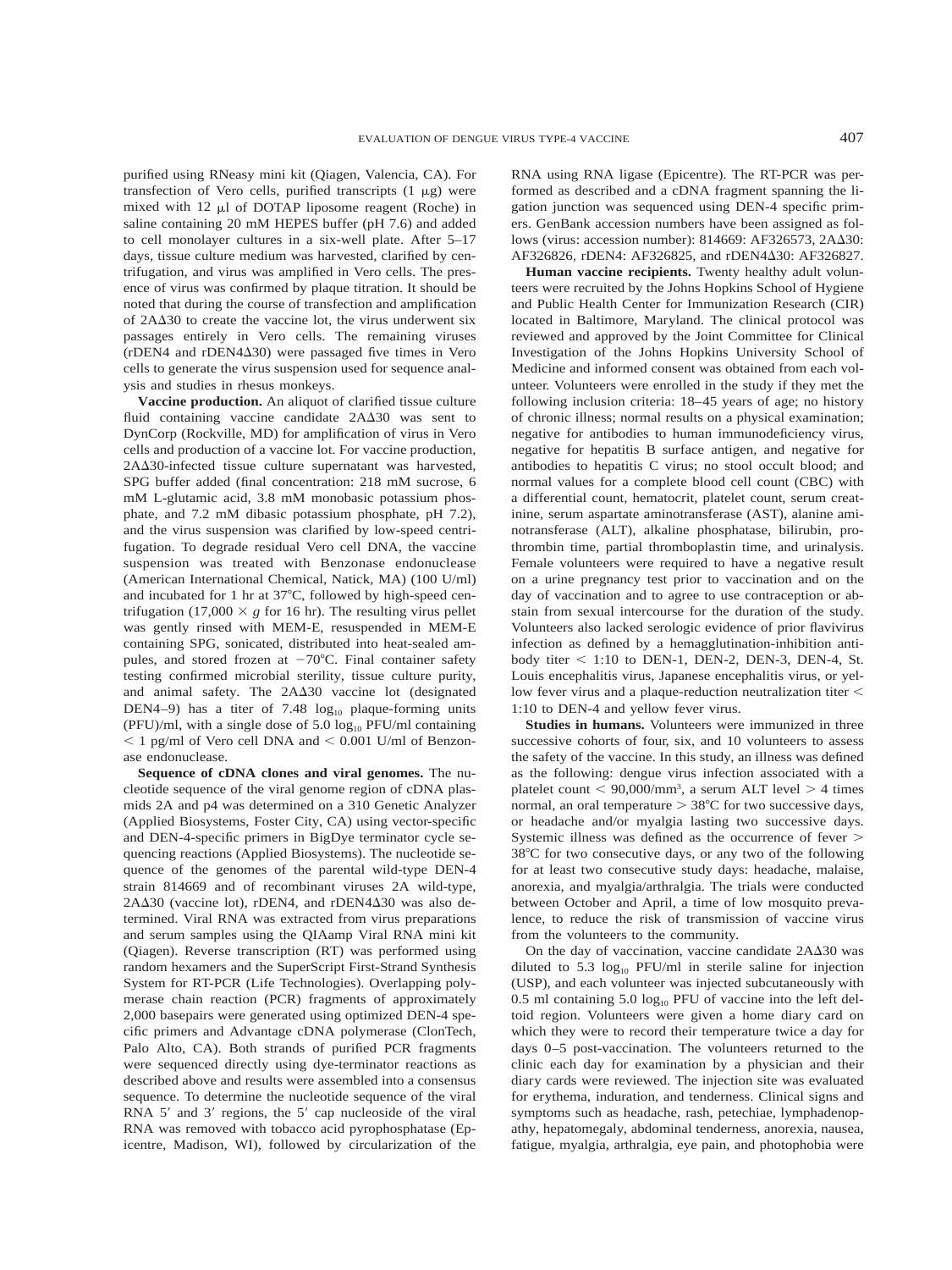assessed daily. Symptoms were graded as mild (no need for treatment or a change in activity), moderate (treatment needed or change in activity noted, yet still able to continue daily activity) or severe (confined to bed). Blood was drawn for a CBC with a differential count and for virus quantitation on days 0, 2, and 4. Volunteers were admitted to the inpatient unit at the CIR on the sixth day after immunization. The study physician evaluated all volunteers each day by physical examination and interview. The volunteers had their blood pressure, pulse, and temperature recorded four times a day. Blood was drawn each day for a CBC with a differential count and for virus quantitation and every other day for ALT measurement. Volunteers were confined to the inpatient unit until discharge on study day 15. On study days 28 and 42, volunteers returned for physical examination and blood was drawn for virus quantitation (day 28) and for serum antibody measurement (day 28 and 42).

**Virus quantitation and amplification.** Serum was obtained for detection of viremia and titration of virus in positive specimens. For these purposes, 8.5 ml of blood was collected in a serum separator tube and incubated at room temperature for less than 30 min. Serum was decanted into 0.5-ml aliquots, rapidly frozen in a dry ice/ethanol bath, and stored at  $-70^{\circ}$ C. Serum aliquots were thawed and serial 10fold dilutions were inoculated onto Vero cell monolayer cultures in 24-well plates. After a 1-hr incubation at room temperature, the monolayers were overlaid with 0.8% methylcellulose in OptiMEM (Life Technologies) supplemented with 5% FBS. Following incubation at 37°C for four days, virus plaques were visualized by immunoperoxidase staining. Briefly, cell monolayers were fixed in 80% methanol for 30 min and rinsed with antibody buffer (5% nonfat milk in phosphate-buffered saline). Rabbit polyclonal DEN-4 antibodies were diluted 1:1,000 in antibody buffer and added to each well followed by a 1-hr incubation at 37°C. Primary antibody was removed and the cell monolayers were washed twice with antibody buffer. Peroxidase-labeled goat-anti-rabbit IgG (Kirkegaard and Perry Laboratories, Gaithersburg, MD) was diluted 1:500 in antibody buffer and added to each well, followed by a 1-hr incubation at 37°C. Secondary antibody was removed and the wells were washed twice with phosphate-buffered saline. Peroxidase substrate (4-chloro-1 naphthol in  $H_2O_2$ ) was added to each well and visible plaques were counted.

For amplification of virus in serum samples, a 0.3-ml aliquot of serum was inoculated directly onto a single well of a six-well plate of Vero cell monolayers and incubated at 37°C for seven days. Cell culture fluid was then assayed for virus by plaque assay as described above.

**Serology.** Hemagglutination-inhibition assays were performed as previously described.29 Plaque-reduction neutralization titers were determined by a modification of the technique described by Russell and others.<sup>30</sup> Briefly, test sera were heat inactivated (56°C for 30 min) and serial two-fold dilutions beginning at 1:10 were made in OptiMEM supplemented with  $0.25\%$  human serum albumin. The rDEN4 $\Delta$ 30 virus, diluted to a final concentration of 1,000 PFU/ml in the same diluent, was added to equal volumes of the diluted serum and mixed well. The virus/serum mixture was incubated at 37°C for 30 min. Cell culture medium was removed from 90% confluent monolayer cultures of Vero cells on 24-

well plates and 50  $\mu$ l of virus/serum mixture was transferred onto duplicate cell monolayers. Cell monolayers were incubated for 60 min at  $37^{\circ}$ C and overlaid with 0.8% methylcellulose in OptiMEM supplemented with 2% FBS. Samples were incubated at  $37^{\circ}$ C for four days after which plaques were visualized by immunoperoxidase staining as described above, and a 60% plaque-reduction neutralization titer was calculated.

**Studies in rhesus monkeys.** Evaluation of the replication and immunogenicity of wt virus 814669, and recombinant viruses 2A wt, 2A $\Delta$ 30 (vaccine lot), rDEN4, and rDEN4 $\Delta$ 30 in juvenile rhesus monkeys was performed as previously described.27 Briefly, dengue virus–seronegative monkeys were injected subcutaneously with  $5.0 \log_{10}$  PFU of virus diluted in L-15 medium (Quality Biological, Gaithersburg, MD) containing SPG buffer. A dose of 1 ml was divided between two injections in each side of the upper shoulder area. Monkeys were observed daily and blood was collected on days 0–10 and 28, and processed for serum, which was stored frozen at  $-70^{\circ}$ C. Titer of virus in serum samples was determined by plaque assay in Vero cells as described above. Neutralizing antibody titers were determined for the day 28 serum samples as described above. A group of monkeys inoculated with either  $2A\Delta 30$  (n = 4) or wild-type virus 814669 ( $n = 8$ ) were challenged on day 42 with a single dose of 5.0  $log_{10}$  PFU/ml of wild-type virus 814669 and blood was collected for 10 days. Husbandry and care of rhesus monkeys was in accordance with the National Institutes of Health guidelines for the humane use of laboratory animals.

#### RESULTS

**Construction and characterization of DEN-4 wt and deletion mutant viruses.** The nucleotide and deduced amino acid sequences of the previously described wild-type 814669 virus, the DEN-4 2A wt virus derived from it (designated 2A wt), and the 2A $\Delta$ 30 vaccine candidate derived from 2A wt virus were first determined (Table 1). Sequence analysis showed that the wt 814669 virus used in this study had apparently accumulated two missense mutations (nucleotides 5826 and 7630) and three silent mutations during its passage and amplification since these mutations were not described in previously published reports of the viral sequence (GenBank accession number M14931) and were not present in the 2A cDNA derived from the virus. Sequence comparison between viruses 2A wt and vaccine lot 2A $\Delta$ 30 revealed that  $2A\Delta 30$  accumulated two missense mutations (nucleotides 7153 and 8308) and also confirmed the presence of the  $2A\Delta 30$  mutation (nucleotides 10478-10507), as well as an additional deletion of nucleotide 10475, which occurred during the original construction of the  $\Delta 30$  mutation.<sup>27</sup> This sequence analysis revealed significant sequence divergence between the biologically derived wt 814669 virus and its recombinant 2A wt derivative and between the 2A wt and  $2A\Delta 30$  virus. Since the  $2A$  wt and  $2A\Delta 30$  viruses differed at nucleotides other than the deletion mutation, the attenuation phenotype previously reported for  $2A\Delta 30^{27}$  could not be formally ascribed solely to the  $\Delta 30$  mutation and may have been specified by the mutations at nucleotides 7153, 8308, 10475, or the  $\Delta 30$  deletion.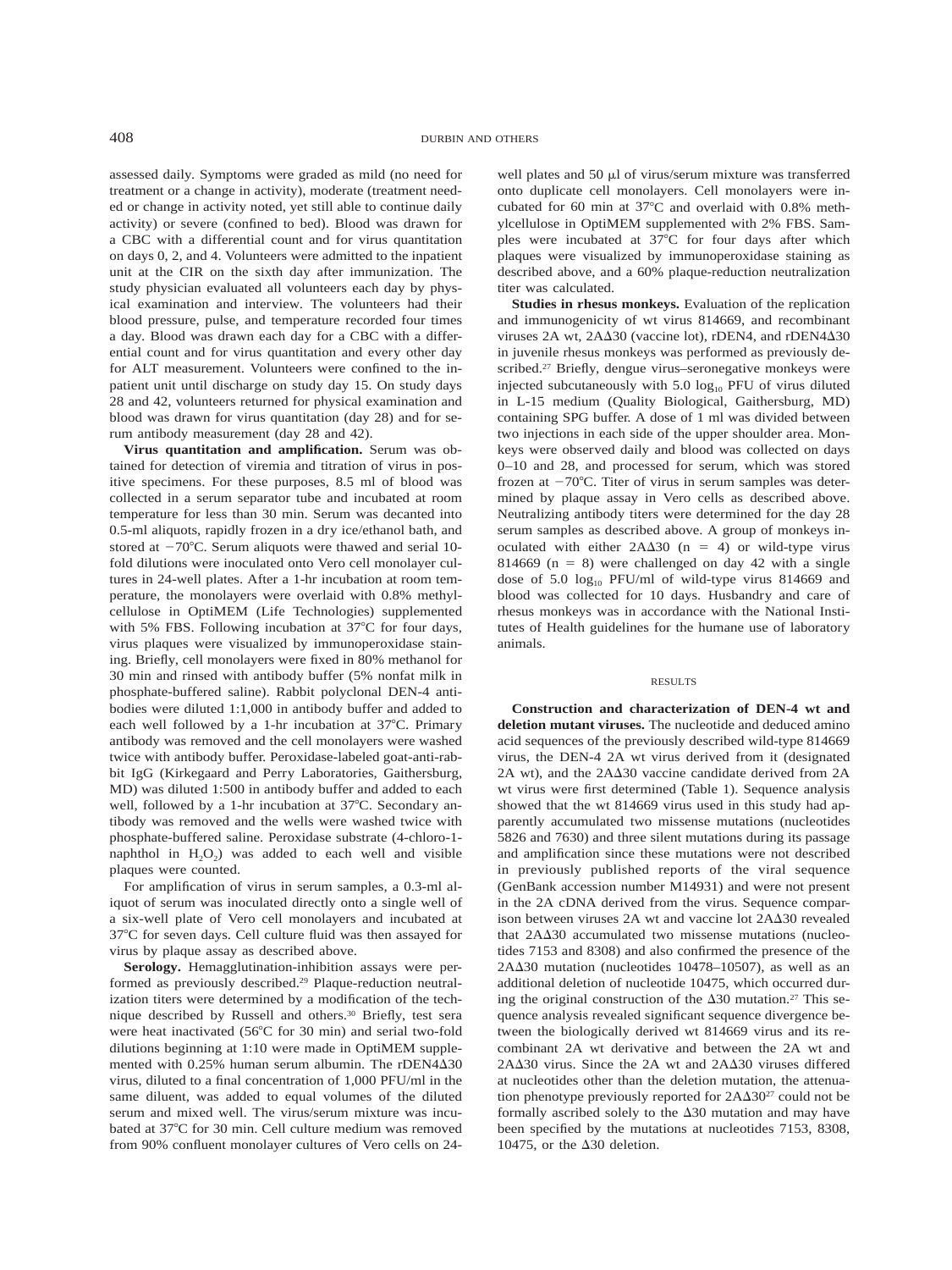|--|--|

Deletion of 30 nucleotides in the 3' untranslated region of dengue type 4 viruses 2A $\Delta$ 30 and rDEN4 $\Delta$ 30 attenuates the viruses for rhesus monkeys

| Virus*                           | No. of<br>monkeys | No. of<br>monkeys<br>with viremia | Mean no. of<br>viremic days<br>per monkey† | Mean peak<br>virus titer<br>$(log_{10}PFU/ml \pm SE)$ | Geometric mean serum<br>neutralizing antibody titer<br>(reciprocal dilution) |            |
|----------------------------------|-------------------|-----------------------------------|--------------------------------------------|-------------------------------------------------------|------------------------------------------------------------------------------|------------|
|                                  |                   |                                   |                                            |                                                       | Day 0                                                                        | Day 28     |
| 814669 wt                        | 8                 | Õ                                 | 3.6                                        | $1.8 \pm 0.10$                                        | <10                                                                          | 532        |
| 2A wt<br>$2A\Delta 30$           | 6                 | ◠<br>- 1                          | 4.5<br>1.2                                 | $1.9 \pm 0.201$<br>$0.8 \pm 0.11$                     | <10<br><10                                                                   | 442<br>198 |
| $r$ DEN4<br>$r$ DEN4 $\Delta$ 30 | 4                 | 4                                 | 3.8<br>0.8                                 | $1.5 \pm 0.15$ §<br>$0.7 \pm 0.03$ §                  | <10<br><10                                                                   | 446<br>223 |

\* Groups of rhesus monkeys were inoculated subcutaneously with 5.0 log<sub>10</sub>PFU (plaque-forming units) of the indicated virus in a 1 ml dose. Serum was collected daily for 10 days and on day 28. Virus titer was determined by plaque assay in Vero cells.<br>  $\uparrow$  Viremia was not detected in any monkey after day 5.<br>  $\downarrow$  Significant difference, unpaired *t*-test,  $P < 0.01$ .<br>
§ Significant difference, unpaired

To determine whether the  $\Delta 30$  mutation was responsible for the observed attenuation of 2A $\Delta$ 30, a second pair of viruses, one with and one without the  $\Delta 30$  mutation, were produced for evaluation in monkeys. A new DEN-4 cDNA vector construct, designated p4, was derived from the 2A-*Xho*I cDNA clone and translationally silent mutations were introduced to add or ablate several restriction enzyme sites (Table 1). These sites were added to facilitate the future genetic manipulation of this wt DEN-4 cDNA by the introduction of other attenuating mutations if needed. The sequence of the genomic region of the p4 cDNA plasmid was identical to that of the 2A wt virus except for the engineered restriction site changes and a point mutation at nucleotide 2440, which was introduced during the original mutagenesis of the 2A cDNA plasmid to create the *XhoI* site.<sup>20</sup> The  $\Delta$ 30 mutation and the neighboring deletion at nucleotide 10475 were co-introduced into the p4 plasmid by replacing a short restriction fragment with one derived from the cDNA clone of 2A $\Delta$ 30. The RNA transcripts derived from the p4 cDNA clone and from its  $\Delta 30$  derivative each yielded virus (designated rDEN4 and rDEN4 $\Delta$ 30, respectively) following transfection of Vero cells. Sequence analysis of the rDEN4 virus revealed that during its passage and amplification in Vero cells it accumulated two missense mutations (nucleotides 4353 and 6195), a silent mutation (nucleotide 10157), and a point mutation in the 3'-untranslated region (nucleotide 10452). In addition to containing the  $\Delta 30$  and the accompanying deletion at nucleotide 10475, rDEN4 $\Delta$ 30 had also accumulated a missense mutation (nucleotide 7163) and a silent mutation (nucleotide 7295).

Parental wt 814669 virus and recombinant viruses 2A wt, 2A $\Delta$ 30, rDEN4, and rDEN4 $\Delta$ 30 each replicate in Vero cells to a titer exceeding 7.0  $log_{10}$  PFU/ml, and their replication is not temperature sensitive at 39°C.

**Virus replication, immunogenicity, and efficacy in monkeys.** Groups of rhesus monkeys were inoculated with wt DEN-4 814669, 2A wt, rDEN4, 2A $\Delta$ 30, and rDEN4 $\Delta$ 30 to assess the level of restriction of replication specified by the  $\Delta$ 30 mutation. Serum samples were collected daily and titer of virus present in the serum was determined by plaque enumeration on Vero cell monolayer cultures. Monkeys inoculated with wt 814669 virus or its recombinant counterparts (2A wt or rDEN4) were viremic for 3–4 days with a mean peak virus titer of nearly 2  $log_{10}$  PFU/ml (Table 2).

Monkeys inoculated with virus 2A $\Delta$ 30 or rDEN4 $\Delta$ 30 had a lower frequency of viremia (83% and 50%, respectively), were viremic for only approximately one day, and the mean peak titer was 10-fold lower (Table 2). Monkeys inoculated with DEN-4 814669, 2A wt, or rDEN4 viruses developed high levels of neutralizing antibody, with mean titers between 442 and 532, consistent with their presumed wt phenotype. Monkeys inoculated with 2A $\Delta$ 30 or rDEN4 $\Delta$ 30 developed a lower level of neutralizing antibody, with mean titers of 198 and 223, respectively. The decrease in neutralizing antibody titer in response to  $2A\Delta 30$  and rDEN4 $\Delta 30$  is consistent with the attenuation phenotype of these viruses. Monkeys inoculated with either  $2A\Delta 30$  (n = 4) or wt 814669 virus ( $n = 8$ ) were challenged after 42 days with wt virus 814669. Dengue virus was not detected in any serum sample collected for up to 10 days following virus challenge, indicating that these monkeys were completely protected following immunization with either wt virus or vaccine candidate 2A $\Delta$ 30.

Since DEN-4 814669, 2A wt, and rDEN4 each manifest the same level of replication and immunogenicity in rhesus monkeys, it is reasonable to conclude that the identified sequence differences between these presumptive wt viruses that arose during passage in tissue culture or during plasmid construction do not significantly affect their level of replication *in vivo.* Similarly, the comparable level of attenuation of 2A $\Delta$ 30 and rDEN4 $\Delta$ 30 indicates that the mutations shared by these viruses, namely, the  $\Delta 30$  mutation and its accompanying nucleotide 10475 deletion mutation, are probably responsible for the attenuation of these viruses rather than their incidental sequence differences.

**Clinical response to immunization with 2A30.** The 2A $\Delta$ 30 vaccine candidate was administered subcutaneously at a dose of 105 PFU to 20 seronegative volunteers. Each of the vaccinees was infected and the virus was well tolerated by all vaccinees (Table 3). Viremia was detected in 70% of the vaccinees, was present only at low titer (Table 3), and did not extend beyond day 11 (Figure 1A).

None of the 20 vaccinees reported soreness or swelling at the injection site. Mild erythema (1–3 mm) around the injection site was noted on examination of eight volunteers 30 min post-vaccination, which resolved by the next day in seven of those volunteers and by the third day in the remaining volunteer. Mild tenderness to pressure at the vaccination site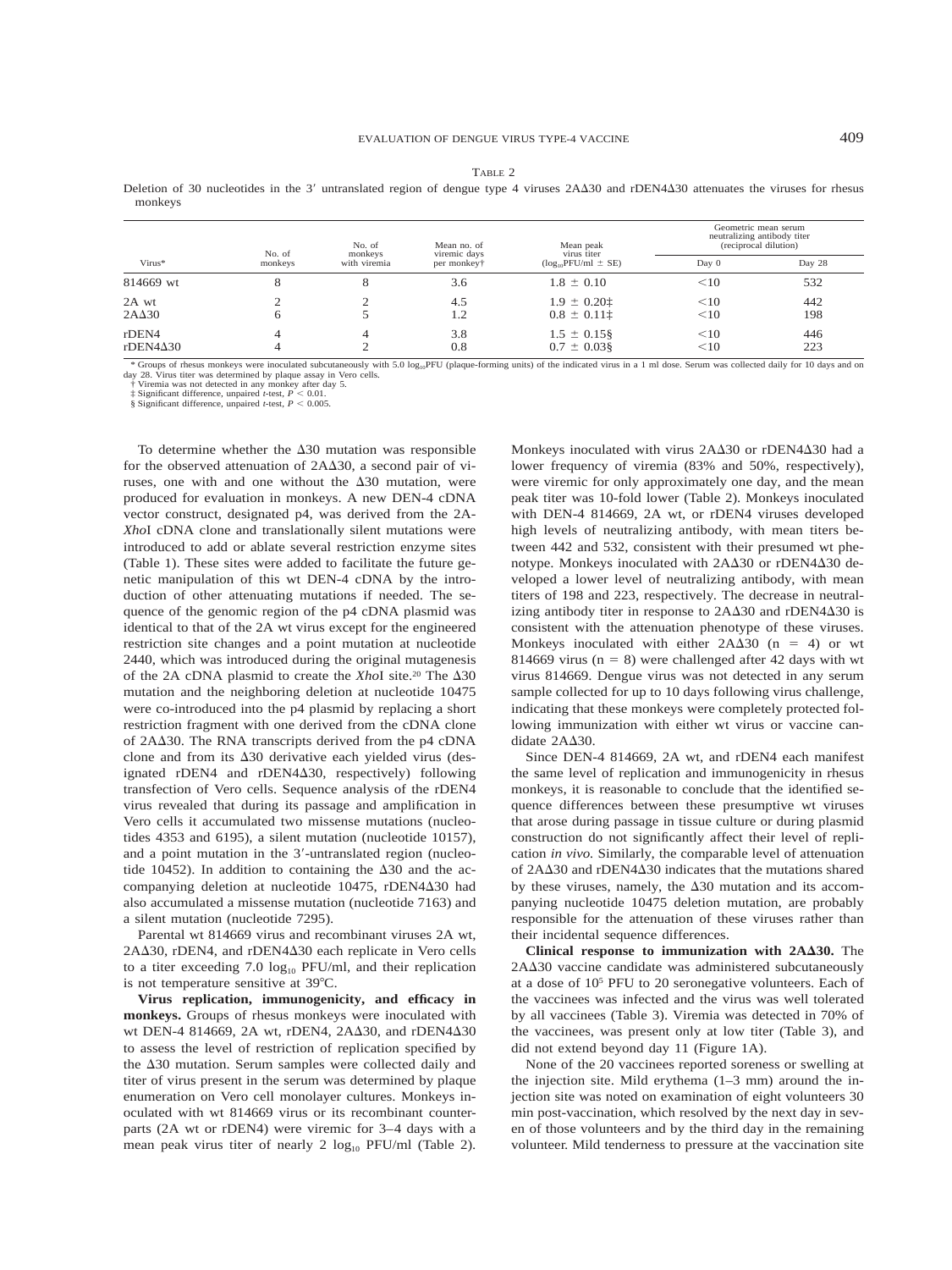|  | I |
|--|---|
|--|---|

Dengue-4 candidate vaccine virus 2AA30 is well-tolerated and induces an immunologic response in both viremic and nonviremic volunteers

|                 |            |                                        |                             |                        |      | Serum antibody response     |                                                                 |                |  |
|-----------------|------------|----------------------------------------|-----------------------------|------------------------|------|-----------------------------|-----------------------------------------------------------------|----------------|--|
|                 | Viremia    |                                        | No. subjects with:          |                        |      |                             | Geometric mean serum<br>neutralizing antibody titert<br>(range) |                |  |
| No.<br>subjects | Detectable | Mean peak titer<br>$(log_{10}$ PFU/ml) | Fever<br>$\geq 38^{\circ}C$ | Systemic<br>$illness*$ | Rash | Seroconversion <sup>†</sup> | Day 28                                                          | Day 42         |  |
| 6               | No         | < 0.5                                  |                             |                        |      | 100                         | $426(128 - 955)$                                                | $323(84-1261)$ |  |
| 14              | Yes        | $1.6 \pm 0.2$                          |                             |                        | 10   | 100                         | $662(74-2521)$                                                  | $450(45-1261)$ |  |

\* Systemic illness is defined as  $\geq 2$  of the following symptoms lasting  $\geq 2$  days and associated with infection: headache, malaise, anorexia, myalgia/arthralgia, nausea/vomiting, or photophobia.

† Seroconversion is defined as a greater than 4-fold rise in serum neutralizing antibody titer by day 28, compared with the pre-vaccination titer, which was < 10 for each volunteer.<br>‡ Reciprocal titer. Geometric mean titer

was noted in two volunteers and lasted a maximum of 48 hr. During physical examination, 10 volunteers (50%) were noted to a have a very mild dengue-like erythematous macular rash (truncal distribution), which occurred with greatest frequency on day 10 (Table 3 and Figure 1B). None of the volunteers noted the rash themselves, and it was asymptom-





FIGURE 1. Occurrence of viremia (**A**) and rash (**B**) in 20 volunteers immunized with dengue virus type-4 (DEN-4) vaccine candidate 2A $\Delta$ 30.

atic in each instance. Rash was seen only in vaccinees with detectable viremia. Volunteers did not develop systemic illness. Seven volunteers noted an occasional headache that was described as mild, lasting less than 2 hr, and was not present in any volunteer on two consecutive days. One volunteer reported fever of 38.6°C and 38.2°C without accompanying headache, chills, eye pain, photophobia, anorexia, myalgia, or arthralgia as an outpatient the evening of day 3 and day 5, respectively. However, this volunteer was afebrile when evaluated by the study staff on the morning of days 3, 4, 5, and 6. All other temperature measurements recorded by the volunteer or study staff were normal. Although tourniquet tests were not performed, two volunteers were noted to have petechiae at the site of the blood pressure cuff after a blood pressure measurement was performed (one on day 6, the other on days 7 and 10). Both of these volunteers had normal platelet counts at that time and throughout the study.

Significant hematologic abnormalities were not seen in any vaccinee. Three vaccinees with presumed benign ethnic neutropenia manifested an absolute neutrophil count (ANC) less than 1,500/mm3. These three volunteers had baseline ANCs that were significantly lower than the remaining 17 volunteers and which did not decrease disproportionately relative to the other volunteers. Two of the three volunteers who became neutropenic never had detectable viremia. A mild increase in ALT levels was noted in four volunteers (Figure 2), and a more significant increase in ALT level (up to 238 IU/L) was noted in one volunteer. These ALT elevations were transient, were not associated with hepatomeg-



FIGURE 2. Serum alanine aminotransferase (ALT) levels of five volunteers who experienced elevation in their ALT level compared with the mean ALT level of the remaining 15 volunteers. The dotted horizontal line represents the upper limit of the normal ALT level.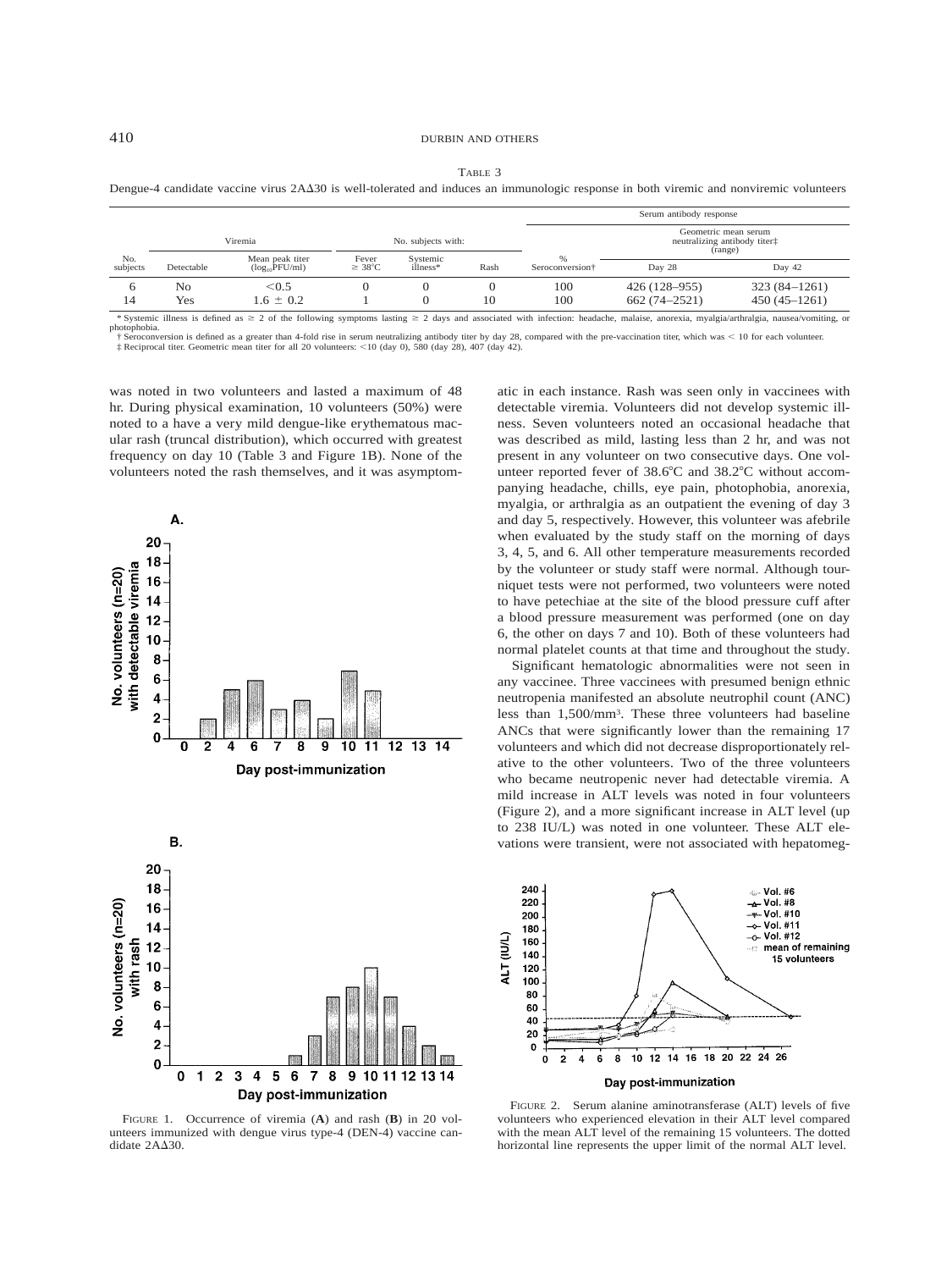aly, and were completely asymptomatic in each of the five volunteers. Elevated ALT values returned to normal by day 26 post-vaccination. The volunteer with the high ALT value was also noted to have an accompanying mild elevation in AST on day 14 (104 IU/L) which also returned to baseline by day 26 post-vaccination. This volunteer did not have an associated increase in levels of lactate dehydrogenase, bilirubin, or alkaline phosphatase.

**Serologic response of humans to immunization with 2A30.** Each of the 20 vaccinees developed a significant increase in serum neutralizing antibody titer against DEN-4 by day 28 (Table 3). The level of serum neutralizing antibody was similar in viremic (1:662) and non-viremic vaccinees (1:426). The DEN-4 neutralizing antibody titers of both groups had not changed significantly by day 42 (Table 3).

**Genetic stability of the 30 mutation.** The RT-PCR and sequence analysis of viral RNA isolated from serum samples  $(n = 6)$  collected from volunteers 6–10 days post-vaccination confirmed the presence of the  $\Delta 30$  mutation and neighboring deletion at nucleotide 10475.

#### DISCUSSION

The use of recombinant cDNA technology is greatly facilitating the development of live attenuated vaccine candidates for dengue viruses and for other flaviviruses.20–23,25,26,31 One approach currently being pursued is the construction of antigenic chimeric viruses that possess the nonstructural genes of the attenuated yellow fever vaccine and the structural proteins of one of the four types of dengue virus.25 Such chimeric viruses bear the genes for prM and E proteins of dengue virus and all other sequences from the yellow fever vaccine virus, including regions that possess some, but not all, of the attenuating mutations of the yellow fever vaccine virus.26 A yellow fever-DEN-2 chimeric virus was attenuated, immunogenic, and protective in rhesus monkeys.<sup>25</sup> This approach is also being used to generate a candidate vaccine for Japanese encephalitis virus; however, satisfactory attenuation was not provided by the yellow fever virus vector alone.31 Satisfactory attenuation required the presence of additional attenuating mutations in the E protein of Japanese encephalitis virus.<sup>26</sup> A second approach is to generate an antigenic chimeric dengue virus vaccine candidate (DEN-2/ DEN-1) using an attenuated DEN-2 vaccine virus as a vector for the C-prM-E structural proteins of DEN-1.22 The markers of attenuation of the DEN-2 vaccine candidate were shown not to be present in its C-prM-E structural protein,<sup>32</sup> and the DEN-2/DEN-1 chimeric virus possessed the *in vitro* phenotypes of the DEN-2 vaccine candidate. However, the attenuation phenotype of the DEN-2/DEN-1 chimeric virus in animals has not been reported. A third approach to the development of live attenuated vaccine candidate for dengue viruses is represented by the present study in which a novel attenuating deletion mutation  $(\Delta 30)$  was introduced into a wt DEN-4 virus, and the attenuating effect of this mutation was evaluated in rhesus monkeys and humans.

The  $\Delta 30$  deletion mutation (along with the neighboring one nucleotide deletion) was found to be responsible for attenuation of the  $2A\Delta30$  mutant virus for rhesus monkeys. Sequence analysis of wt DEN-4 and mutant viruses indicated that *in vitro* passage of virus gave rise to several incidental mutations. Therefore, it was not possible to immediately conclude that the attenuation phenotype of the  $2A\Delta 30$  deletion mutant virus was specified by the deletion itself since the mutant and wt virus differed at several other loci. The occurrence of a high frequency of such incidental mutations in dengue viruses passaged *in vitro* has been described previously.<sup>33</sup> To define the contribution of the  $\Delta 30$  deletion mutation to the observed attenuation in rhesus monkeys, two sets of independently-derived wt DEN-4 and  $\Delta 30$  deletion mutant viruses bearing different incidental mutations were made and evaluated for their level of replication and immunogenicity in rhesus monkeys. Each of the two mutants bearing the  $\Delta 30$  deletion exhibited a similar degree of restriction of replication and decrease in immunogenicity compared with their respective wt DEN-4 parents, strongly suggesting that the mutations shared by these viruses, namely, the  $\Delta$ 30 mutation and its accompanying deletion mutation at nucleotide 10475, were most likely responsible for the attenuation of these viruses rather than their incidental sequence differences. The only missense mutation present in a structural gene is nucleotide 2440 (Val to Ala) in the E protein transmembrane hydrophobic region. It is unlikely that such a mutation would contribute to attenuation.

The DEN-4 vaccine candidate virus 2A $\Delta$ 30 was well tolerated, safe, and immunogenic in human volunteers. The vaccine virus infected each of the 20 volunteers enrolled in the study and produced few clinical symptoms. None of the volunteers experienced symptoms that affected their daily activities or that required treatment. During the period of viremia, 50% of the volunteers developed an asymptomatic, transient rash. Interestingly, the rash was seen only in volunteers with detectable viremia. The appearance of such a rash is not unexpected, since rash has been reported in several studies that evaluated other live attenuated dengue vaccine candidates.12,15,16,34,35 Following immunization with  $2A\Delta 30$ , the level of viremia was low (between 0.5 and 2.3  $log_{10}$  PFU/ml). Since we did not evaluate the virulence of the wt DEN-4 virus in humans, a direct determination of the relative attenuation level of  $2A\Delta 30$  is not possible. However, the observation that the vaccinees without detectable viremia failed to develop a rash yet developed a vigorous neutralizing antibody response suggests that this vaccine virus could be even further attenuated by the addition of other attenuating mutations if indicated.

The only laboratory abnormality detected in vaccinees was an asymptomatic, transient elevation of serum ALT values in five volunteers. This ALT elevation was mild in four of the five volunteers and moderate in one volunteer and was observed on days 12–14. Liver function abnormalities, particularly elevations in serum ALT and AST values, occur routinely in natural dengue infections.<sup>36</sup> Kuo and others noted that 82.2% of 270 dengue fever patients had elevations in serum ALT values, with 11.1% of these patients achieving ALT levels 10-fold higher than the upper limit of normal, consistent with acute hepatitis.<sup>36</sup> Elevations in ALT levels have also been observed in clinical trials of other candidate dengue vaccines.14,16,35,37 In our study, elevations in ALT levels were not accompanied by hepatomegaly or any other sign or symptom and returned to normal in all affected volunteers by day 26 post-immunization. During natural dengue virus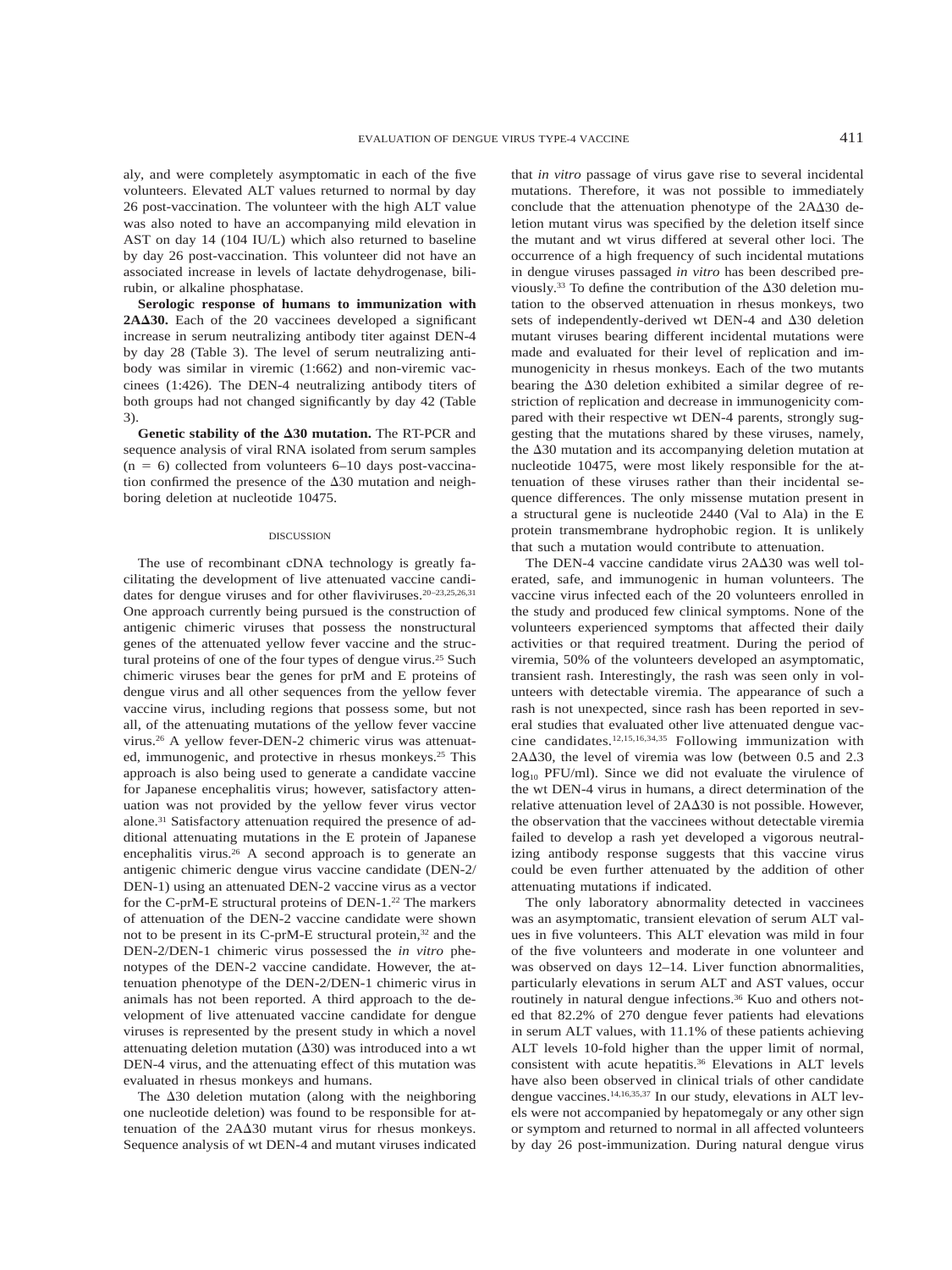infection of humans, dengue virus antigens are detected in hepatocytes, which most likely represent the source of elevated serum ALT values.<sup>38,39</sup> The low levels and low frequency of ALT elevations in the 2A $\Delta$ 30 vaccinees compared with those observed during natural dengue virus infections indicate that the  $2A\Delta 30$  vaccine candidate is partially attenuated for the human liver. This observation provides the support for our decision to continue evaluation of this vaccine candidate in humans.

It has been reported that primary infection with DEN-4 results in little or only mild disease, suggesting that DEN-4 is naturally attenuated in comparison with other dengue virus types.40 The relatively low level of replication of wt DEN-4 strain 814669 in monkeys is consistent with this suggestion. Although it is clear that the  $\Delta 30$  mutation confers a reduction in duration and level of viremia in rhesus monkeys, an additional component of attenuation in monkeys and humans may be attributable to the natural attenuation of DEN-4. The relative contribution of each of these factors to the attenuation of 2A $\Delta$ 30 remains undefined; however, such questions can be addressed experimentally in the future.

We are currently exploring the use of the  $2A\Delta 30$  virus derivative rDEN4 $\Delta$ 30 as an attenuated vector for the generation of antigenic chimeric viruses bearing the structural proteins (C, prM, and E) of DEN-1, DEN-2, or DEN-3. A tetravalent vaccine comprised of the three chimeric viruses and the  $r$ DEN4 $\Delta$ 30 vaccine candidate virus would provide protection against all four serotypes of dengue, which is essential for any dengue vaccine because of the need to reduce sensitization that might lead to DHF/DSS during subsequent infection. The attenuated  $r$ DEN4 $\Delta$ 30 virus appears to be an attractive vector for the generation of chimeric viruses for several reasons. First, the mutation responsible for attenuation is a 30-nucleotide deletion in the 3'-untranslated region, thus ensuring that all of the structural proteins expressed by the vaccine candidate virus and its antigenic chimeric derivatives are authentic wt proteins. The wt properties of the structural proteins of the dengue virus vaccine candidates should permit efficient infection of host cells and minimize differences in infectivity among components of a tetravalent vaccine. Large differences in the 50% human infectious dose  $(HID<sub>50</sub>)$  of dengue virus vaccine candidates attenuated by passage in cell culture have been observed, and the vaccine candidates with authentic E proteins are the most infectious.22 Second, deletion mutations, in general, are more stable than point mutations and reversion of the attenuation phenotype specified by the mutation is unlikely. Correction of attenuating deletion mutations has been observed *in vivo,*<sup>41</sup> but this occurred only late in the course of a persistent infection with a human immunodeficiency virus and is unlikely to occur during an acute infection that is typical of the dengue viruses. In this study, the 30-nucleotide deletion remained unaltered in vaccine virus detected up to 10 days post-vaccination. Third, this 30-nucleotide deletion would be common to each chimeric virus derived from the parent rDEN4 $\Delta$ 30. Therefore, due to the presence of identical viral replicative machinery, each chimeric virus serotype would be expected to have a similar attenuation phenotype as well as a similar level of replication. This should minimize interference between the chimeric virus serotypes when they are given as a tetravalent formulation, thereby providing uniform infectivity and immunogenicity. And fourth, since the rDEN4 $\Delta$ 30 vector is common to all the chimeric viruses of the tetravalent formulation, recombination between the vaccine serotypes would not lead to loss of the attenuating mutation or reversion to a wt phenotype. Recombination between components of the trivalent polio vaccine has been observed,42 and naturally occurring recombinant dengue viruses have been described.<sup>43</sup>

In summary, the DEN-4 vaccine candidate virus  $2A\Delta 30$ was well tolerated and induced an acceptable neutralizing antibody response in each of the 20 volunteers in this initial Phase I clinical trial. The high degree of immunogenicity and very mild reactogenicity demonstrated in this trial is encouraging and warrants further evaluation of this vaccine candidate. Specifically, placebo-controlled, dose-ranging studies have been planned to determine the  $HID_{50}$  and to determine whether the mild clinical signs and mild laboratory abnormalities described are dose related.

Acknowledgments: We thank Alice Brogden, Martin Blair, Arlene Bloom, Ruval Comendador, Sabrina Weaver, and Denos Harris (Center for Immunization Research) for their efficient assistance during the clinical trials. We also thank Cai-Yen Firestone and Joseph Blaney (National Institute of Allergy and Infectious Diseases [NIAID]) for technical assistance in characterization and sequencing of viruses. We acknowledge Louis Potash, Michael Massare, and their staff at DynCorp for their technical assistance in preparing the vaccine lot. We also acknowledge Wayne Nusbaum (NIAID) and Marisa E. St. Claire, Tammy L. Tobery, Jeffrey L. Harbaugh, and the staff of Bioqual, Inc. (Rockville, MD) for their expert assistance in conducting the studies in monkeys.

Authors' addresses: Anna P. Durbin, Ruth A. Karron, Mary J. Reynolds, John R. Perreault, and Bhavin Thumar, Johns Hopkins School of Public Health, Hampton House, 624 N. Broadway, Baltimore, MD 21205. Wellington Sun and David W. Vaughn, Department of Virus Diseases, Walter Reed Army Institute of Research, 503 Robert Grant Avenue, Silver Spring, MD 20910. Ruhe Men, Ching-Juh Lai, William R. Elkins, Robert M. Chanock, Brian R. Murphy, and Stephen S. Whitehead, Laboratory of Infectious Diseases, National Institute of Allergy and Infectious Diseases, National Institutes of Health, Building 7, Room 100, 7 Center Drive, Bethesda, MD 20892.

Reprint requests: Stephen S. Whitehead, Laboratory of Infectious Diseases, National Institute of Allergy and Infectious Diseases, National Institutes of Health, Building 7, Room 100, 7 Center Drive, Bethesda, MD 20892.

#### **REFERENCES**

- 1. WHO, 1997. *Dengue Haemorrhagic Fever: Diagnosis, Treatment, Prevention, and Control.* Second edition. Geneva: World Health Organization.
- 2. Gubler DJ, Meltzer M, 1999. Impact of dengue/dengue hemorrhagic fever on the developing world. *Adv Virus Res 53:* 35–70.
- 3. Burke DS, Nisalak A, Johnson DE, Scott RM, 1988. A prospective study of dengue infections in Bangkok. *Am J Trop Med Hyg 38:* 172–180.
- 4. Halstead SB, Scanlon JE, Umpaivit P, Udomsakdi S, 1969. Dengue and chikungunya virus infection in man in Thailand, 1962–1964. IV. Epidemiologic studies in the Bangkok metropolitan area. *Am J Trop Med Hyg 18:* 997–1021.
- 5. Thein S, Aung MM, Shwe TN, Aye M, Zaw A, Aye K, Aye KM, Aaskov J, 1997. Risk factors in dengue shock syndrome. *Am J Trop Med Hyg 56:* 566–572.
- 6. Sabin A, 1955. Recent advances in our knowledge of dengue and sandfly fever. *Am J Trop Med Hyg 4:* 198–207.
- 7. Monath TP, Heinz FX, 1996. Flaviviruses. Fields BN, Knipe